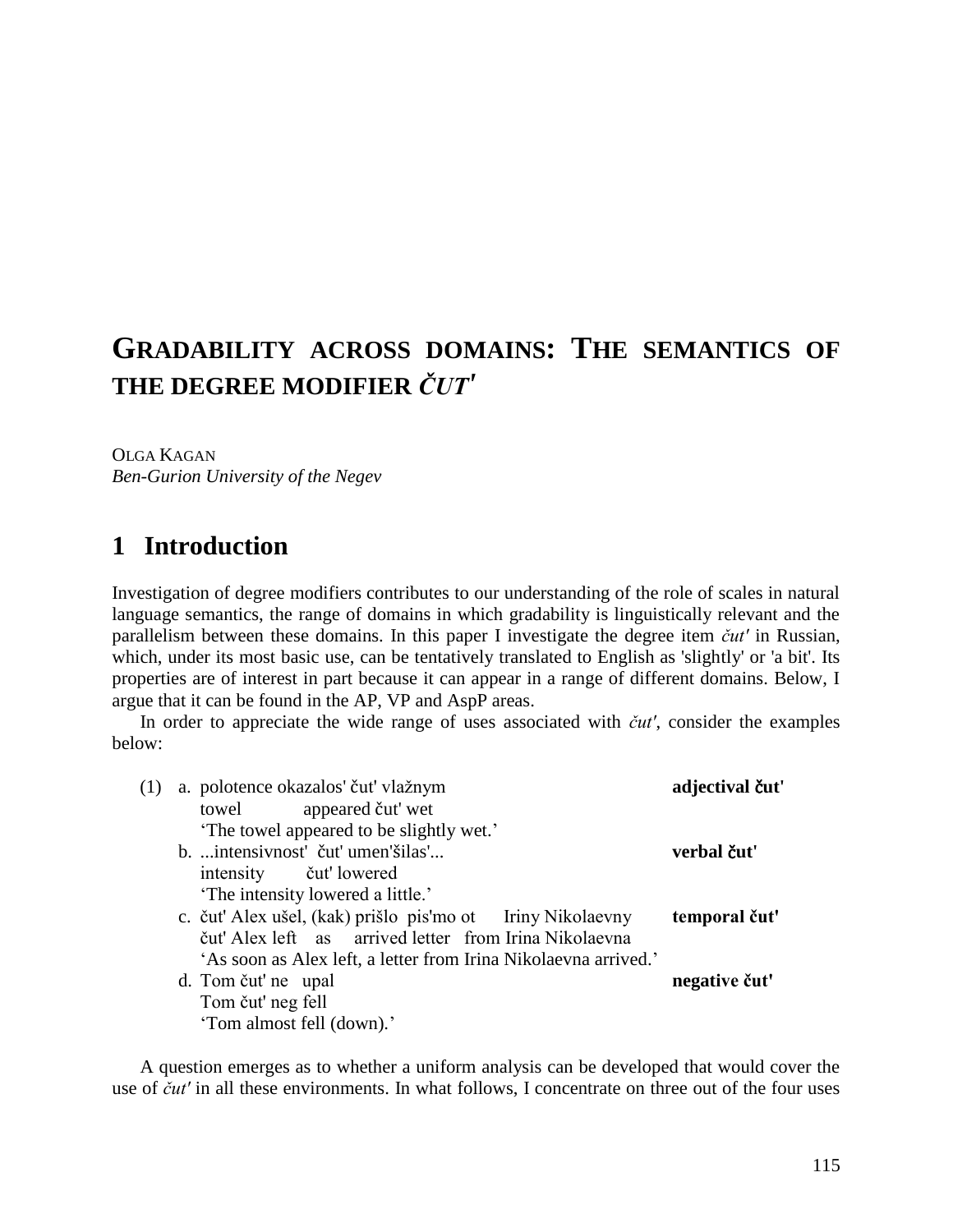of *čut'*: adjectival, verbal and temporal. I argue that in all these cases we deal with the same item, while what varies is the environment in which it appears and the type of the constituent to which it applies. At the end of the paper, I also briefly relate to the fourth, negative, use and point to those semantic aspects that unify the negative *čut'* with the other uses of the item.

## **2**xx**Adjectival** *čut'*

This section examines the distribution and semantic contribution of č*ut'* in the adjectival domain.

### **2.1** Adjectives in the Positive Form

č*ut'* is perfectly compatible with minimum standard adjectives, which lexicalize lower-closed scales (scales that involve a minimal value). A search in National Corpus of Russian renders such phrases as the following: č*ut' izognutyj* 'slightly bent', č*ut' zametnyj* 'slightly noticeable, č*ut' vypuklyj* 'a bit protruding', č*ut' sly*š*nyj* 'slightly audible', *čut' sonnyj* 'a bit sleepy', *čut' šeršavyj* 'a bit rough', č*ut' vlažnyj* 'a bit wet'. The resulting phrases denote a set of individuals that possess the property lexicalized by the adjective to a very low degree. The degree is entailed to exceed the lower boundary of the scale but, at the same time, to be very close to this boundary.

Two points should be made regarding the combination of č*ut'* with minimum standard adjectives:

1. *x is* č*ut' P* entails that *x is P*. This is illustrated below:

| a. Polotence čuť vlažnoe      |                 |
|-------------------------------|-----------------|
| towel čut' wet                |                 |
| 'The towel is a bit wet.'     | ENTAILS:        |
| b. Polotence vlažnoe          |                 |
| towel wet                     |                 |
| 'The towel is wet.'           |                 |
| (3) a. Linija čut' izognuta   |                 |
| line čut' bent                |                 |
| The line is slightly curved.' | <b>ENTAILS:</b> |
| b. Linija izognuta            |                 |
| – bent<br>line.               |                 |

'The line is curved.'

2. The argument of a č*ut'*-AP is entailed to possess the property lexicalized by the adjective to a very low degree. While this degree is above zero, it is very close to zero. In other words, the distance between the degree to which the argument is mapped and the minimum standard is particularly small.

We can tentatively represent the semantics of (3a) as in (4a). The meaning of (3b) is provided in (4b) for the sake of comparison. It can be seen from the formulae that the entailment relation between the two sentences indeed holds as specified above.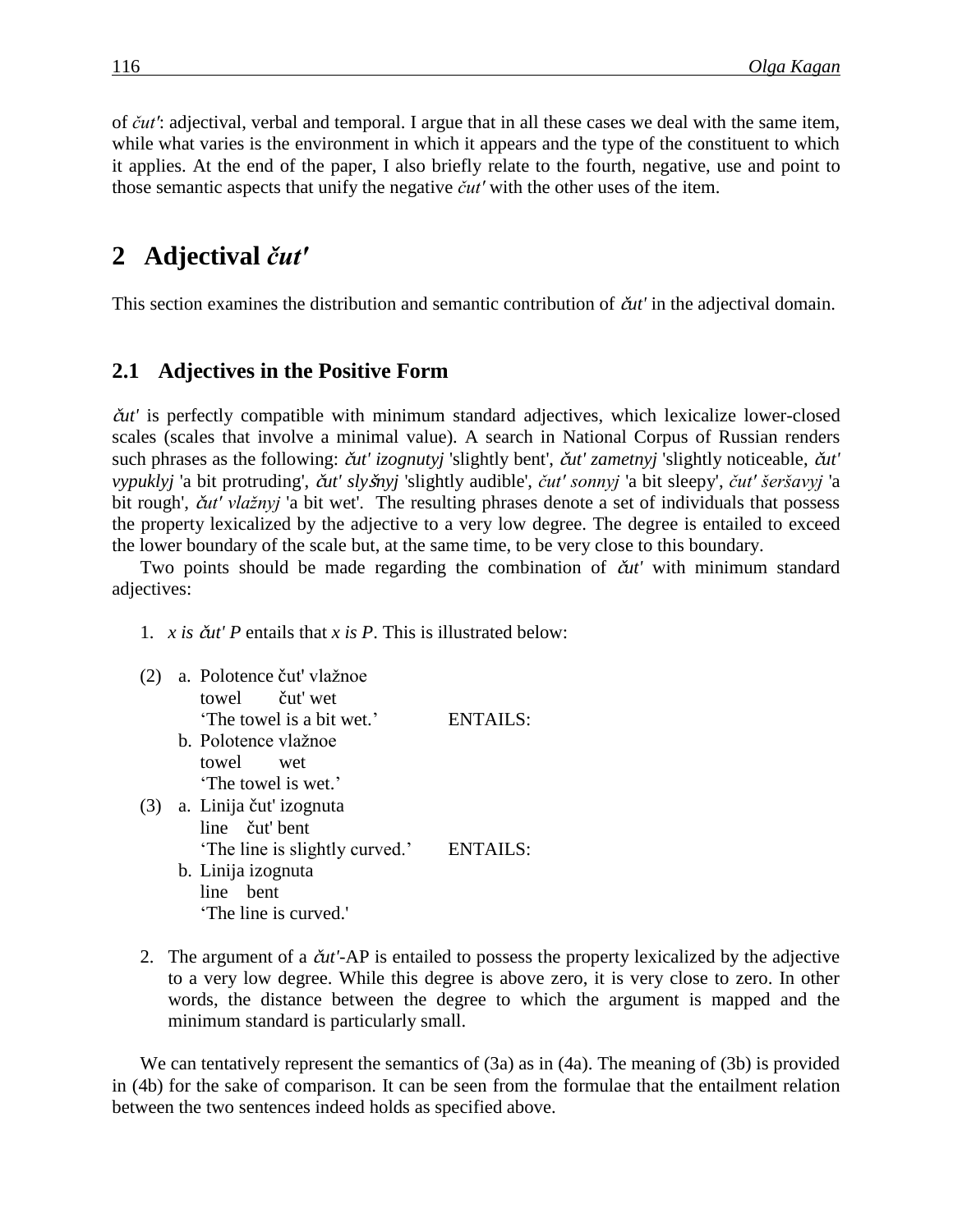(4) a. ∃d [bent(d)(the line) & d > c min(S<sub>bent</sub>)] where Sbent is the scale lexicalized by the predicate *bent* and  $\gtrsim$  stands for the 'higher than and very close to' relation. b. ∃d [bent(d)(the line) & d > min(S<sub>bent</sub>)]

Note that for every d and d' it holds that  $d >_C d'$  entails  $d > d'$ . In prose, if d is higher than and close to d', then d is higher than d'. It therefore follows that (4a) entails (4b).

Let us now turn to additional types of scales. č*ut'* is incompatible with adjectives that lexicalize upper-closed scales (the ones that involve a maximal value):

(5) a. #Eta komnata čut' čistaja This room čut' clean b. #Eta doroga čut' rovnaja This road čut' straight

Analogously, č*ut'* is generally bad with relative adjectives which lexicalize totally open scales in their positive form:

(6) a. #Lena čut' vysokaja Lena čut' tall b. #Eta kniga čut' dorogaja This book čut' expensive

### 2.1 *čut'*with Modified Adjectives

The facts illustrated above do not mean that he distribution of č*ut'* is limited to minimum standard adjectives. This item can also apply to adjectives of other types if the latter do not appear in their simple, positive form, but rather combine with certain degree modifiers. In other words, č*ut'* can appear on top of certain degree modifying expressions. For instance, it can combine with comparative adjectives, as is illustrated in (7):

- (7) a. Miša čut' vyše Leny Misha čut' taller Lena.GEN 'Misha is slightly taller than Lena.'
	- b. Novaja kniga čut' bolee interesna čem staraja new book čut' more interesting than old 'The new book is a bit more interesting than the old one.'

č*ut'* applies to an adjective that has already combined with comparative morphology in (7a) and with the comparative expression *bolee...*č*em* 'more...than' in (7b). Here, the standard of comparison is linguistically provided by the č*em*-phrase. For instance, it corresponds to Lena's (maximal) height in (7a). Due to the comparative modification, the subject is entailed to be mapped to a degree on the scale that exceeds the standard. The presence of č*ut'* further specifies that the distance between the two degrees is very small. Thus, in (7a), while Miša is entailed to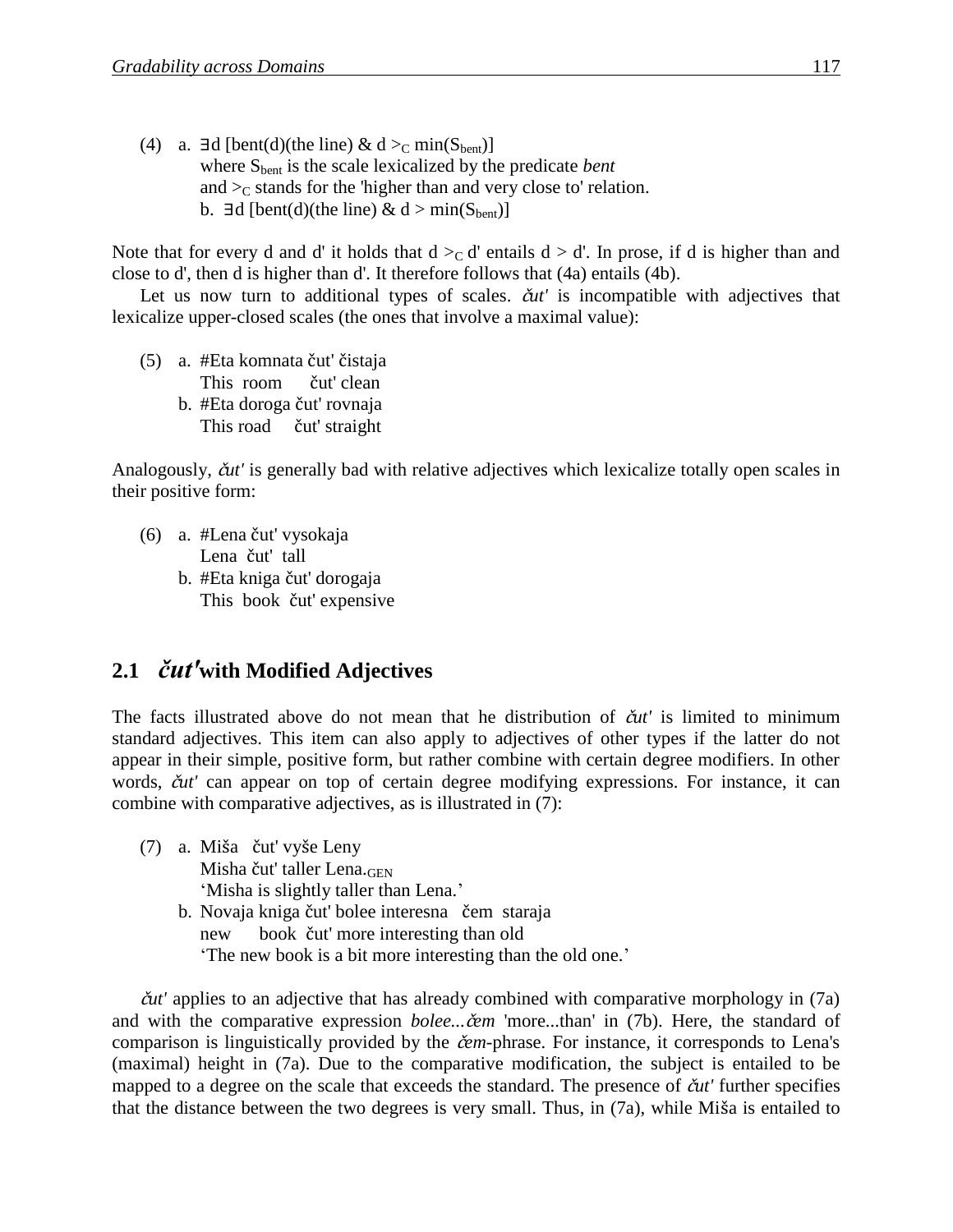be taller than Lena, his height exceeds Lena's very slightly. The truth conditions of (7a) can be represented as in (8):

(8)  $\exists d \exists d'$  [tall(d)(misha) & tall(d')(lena) & d > c d']

Once again, *x is* č*ut' P* entails that *x is P*. For instance, (7a) entails that Misha is taller than Lena:

| (9) Miša čut' vyše Leny            | $\rightarrow$ | Miša vyše Leny                            |
|------------------------------------|---------------|-------------------------------------------|
| 'Misha is a bit taller than Lena.' |               | 'Misha is taller than Lena.' <sup>1</sup> |

### **2.3**xx**A Uniform Analysis of Adjectival** *čut'*

On the basis of the data discussed in the previous subsections, we can conclude that č*ut'* is systematically associated with the following meaning components:

**(i)** č*ut'* specifies that the argument possesses the property denoted by the AP to a degree that exceeds the standard of comparison (the latter is independently provided by the environment). č*ut'* further specifies that the distance between these two degrees is very small. (ii) For every P, it holds that:  $x$  is čut'  $P \rightarrow x$  is P.

The entailment relation represented in (ii) has been shown to hold in all the environments mentioned above in which č*ut'* is acceptable. The meaning component in (i) also systematically accompanies č*ut'*. Whether the standard is the lower boundary of a scale or a linguistic standard supplied e.g. by the comparative *bolee...*č*em* 'more than', the degree to which the argument is mapped is consistently entailed to be located slightly above this standard.

Further, the proposed analysis captures the incompatibility of č*ut'* with maximum standard and relative adjectives in their positive form. This incompatibility essentially means that č*ut'* cannot apply to the maximal degree on a scale and to a distributional, comparison-class-based, standard, associated with relative adjectives. The first observation is particularly easy to explain. č*ut'* relates the argument to a degree that is higher than the standard. However, if the standard constitutes the maximal value on the scale, it is impossible to possess the property to a higher degree, not even to a *slightly* higher one. Kagan and Alexeyenko (2011a,b) argue that -*ovat* cannot apply to this kind of standard for exactly the same reason.

The case with distributional standards is a bit more complex, but here too, a reason for incompatibility is available. In particular, a distributional standard is known to be characterized by a particularly high degree of vagueness. Where exactly does he boundary between tallness and lack of tallness lie? Even once the context is fixed and the comparison class is determined, there remains the famous problem of borderline cases: for some individuals whose tallness is close to the standard, it is still difficult to determine whether they fall under the denotation of

 $\overline{a}$ 

<sup>&</sup>lt;sup>1</sup>  $\check{c}ut'$  is also compatible with adjectives modified by the suffix *-ovat*, whose semantics is investigated by Kagan and Alexeyenko (2011a,b) and which, under its relevant use, contributes the meaning of excess ('slightly too P'). For reasons of space such adjectives will not be discussed here; however, the analysis proposed in this paper applies to them as well.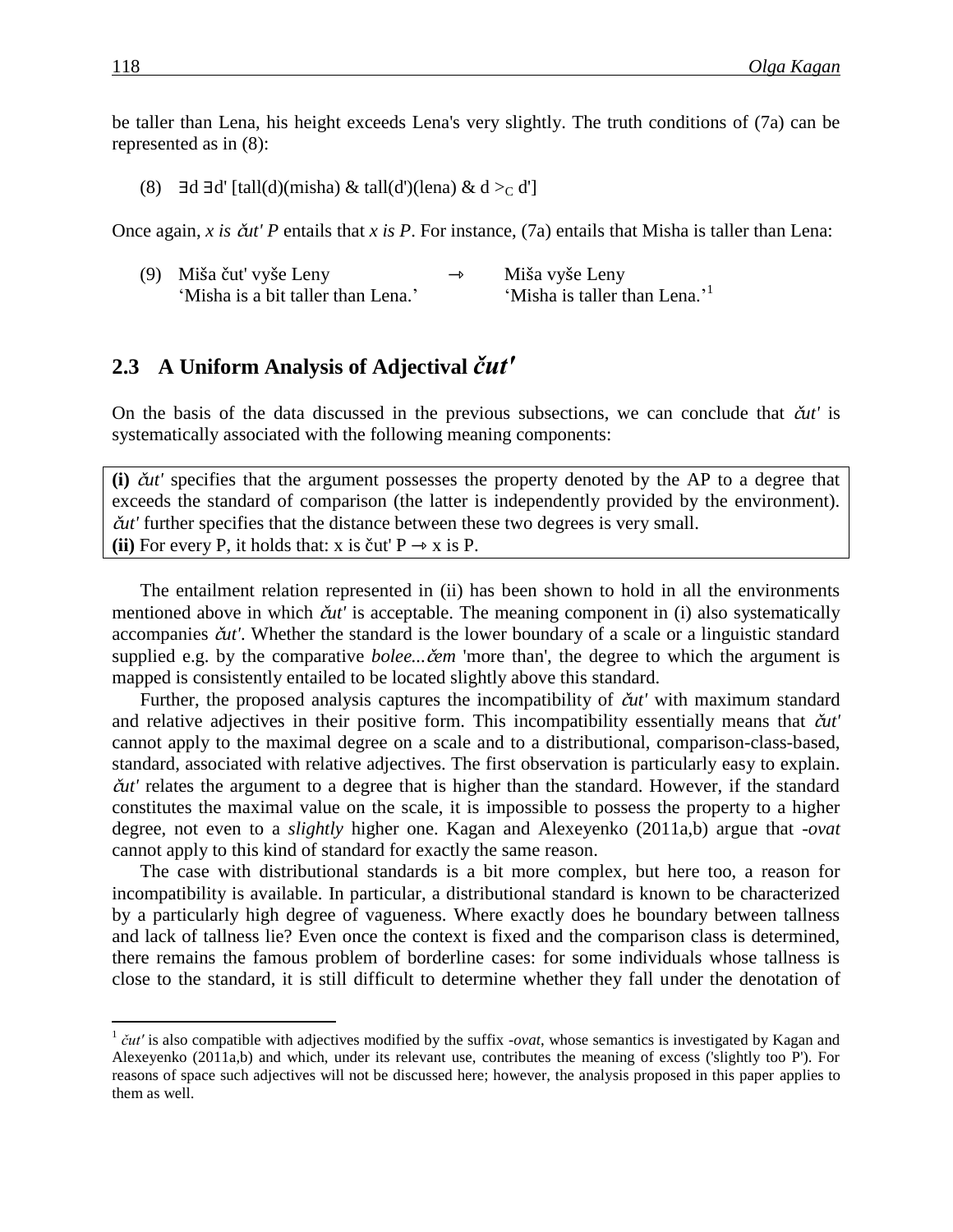*tall*. (Cf. e.g. Kennedy 2007 for discussion.) The precise boundary is difficult or plausibly even impossible to determine, and speakers will disagree with one another as to where exactly it should be located. Given this kind of inherent vagueness, how can we guarantee that a degree to which an individual is mapped is higher than and at the same time very close to the standard? Since the location of the standard is unknown, it is impossible to measure a distance between this and another value with a high degree of precision, nor to guarantee that such a distance is indeed extremely small, in some sense minimal. In the linguistic literature, additional degree modifiers have been claimed to be incompatible with distributional standards for the same reason (cf. e.g. Winter and Rotstein 2004 on *almost*, Kagan and Alexeyenko 2011a on -*ovat*). I assume that č*ut'* is no different in this respect.

Formally, the semantics of adjectival  $\tilde{\alpha}t'$  is represented in (10), where the standard of comparison  $(d_s)$  is to be provided by the environment which includes pragmatic context:

(10)  $[\tilde{c}ut'] = \lambda P \lambda x \cdot \exists d [P(d)(x) \& d >_C d_s]$ 

The compositional semantics of (11) below is provided in (11').

- (11) Eta linija čut' izognuta this line čut' bent 'This line is slightly curved.'
- (11') [[čut']] =  $\lambda$ P $\lambda$ x.∃d [P(d)(x) & d > c d<sub>s</sub>]  $[izognuta]] = \lambda d'\lambda y. bent(d')(y)$  $[[\text{čut}]]([[\text{izognuta}]]) = \lambda x. \exists d \, [\text{bent}(d)(x) \& d >_{C} d_s]$ The function applies to the standard of comparison associated with the stem, and we get:  $\lambda$ x.∃d [bent(d)(x) & d > min(S<sub>bent</sub>)]  $[\text{[Cut'izognuta]}]$ ( $[\text{[eta linijal]}) = \exists d [\text{bent}(d)(this-line) \& d >_{\text{C}} \min(S_{\text{bent}})]$

## **3**xx**Verbal** *čut'*

The modifier č*ut'* can also appear within verbal projections and apply to VP semantics. This is illustrated in the following sentences from the National Corpus of Russian:

|  | (12) a. voda k tomu vremeni uže uspela <b>čut' ostyt'</b>     |
|--|---------------------------------------------------------------|
|  | water to that time already had-time čut' cool                 |
|  | 'By that time the water had already cooled a bit.'            |
|  | b. V etot moment ščolknul zamok, i dver' čut' priotkrylas'    |
|  | in this moment clicked lock and door čut' opened              |
|  | 'At this moment the lock snapped, and the door opened a bit.' |
|  | c. intensivnost' čut' umen'šilas'                             |
|  | intensity <i>čut'</i> lowered                                 |
|  | 'The intensity lowered a little.'                             |

The clauses in which č*ut'* appears entail that one of the arguments, in all these examples, the subject, undergoes a certain change (in temperature, in openness and in size, respectively). č*ut'*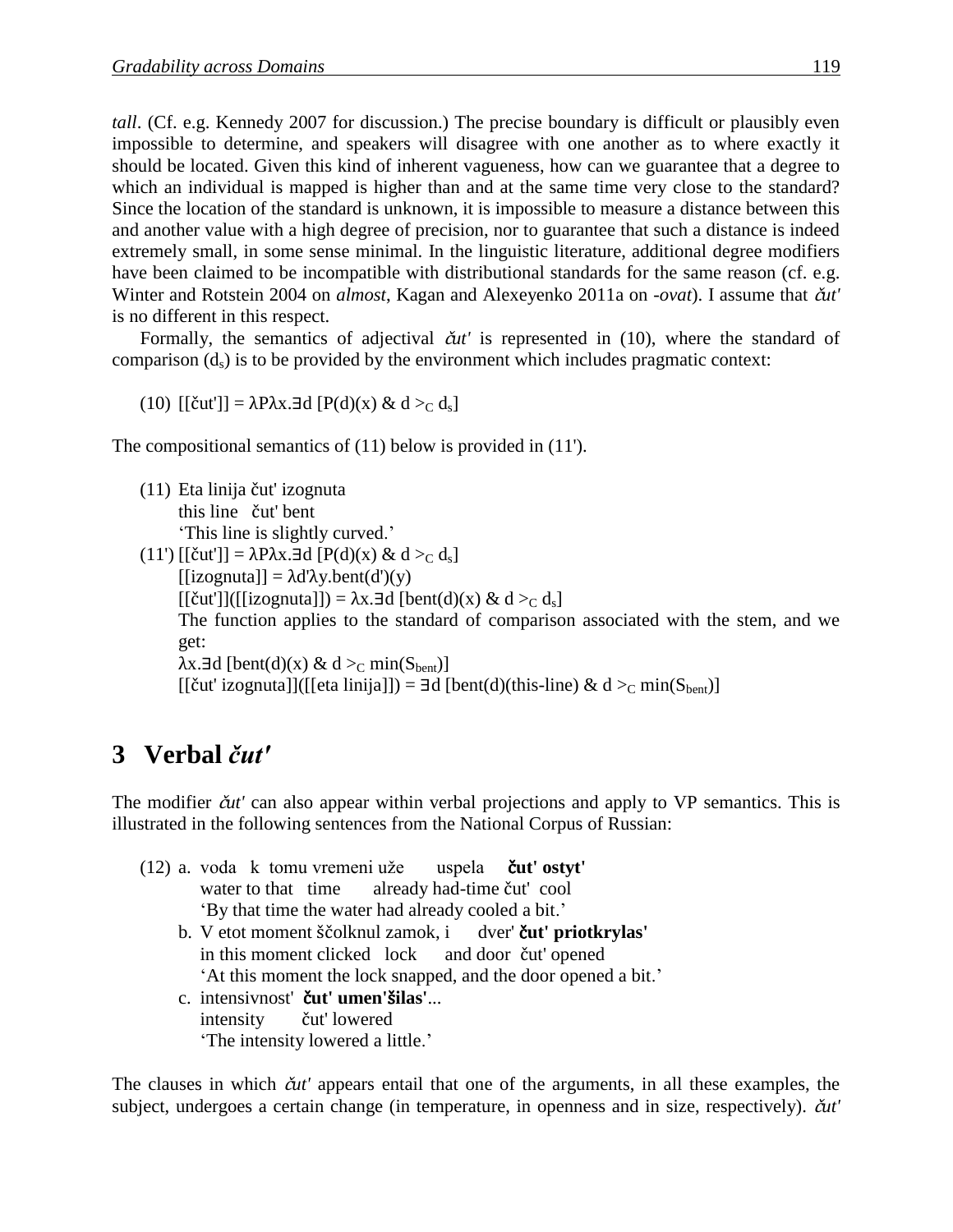specifies that the change is very small. In other words, it measures the change that takes place in an argument.

The most natural way to capture the semantics of verbal č*ut'* is by relating to the notion of a degree of change, introduced by Kennedy and Levin (2002). They argue for the existence of a type of verbs, verbs of gradual change, that contribute scales to sentential semantics. Such verbs denote a change that takes place along these scales, i.e. a change in the degree to which an argument is characterized by the gradable property. More precisely, the argument is entailed to possess the property at the end of the event to a higher degree than at its beginning (cf. also Hay et al. 1999, Rothstein 2008). For instance, the verb *widen* denotes a change in the degree to which its argument is wide. At the beginning of the event the subject is entailed to be less wide than at the endpoint of the event. The semantics of verbs of gradual change involves a 'degree of change argument', the degree to which a participant undergoes an increase in the relevant property between the beginning point of the event and its endpoint. One way to represent the semantics of such verbs is illustrated in (13) for the verb *widen*. (14b) provides the truth conditions of (14a). The formalism is based on Kennedy and Levin (2008) and Kennedy (2010), slightly adapted in order to fit the framework assumed in this paper; the examples are based on Kennedy (2010:8-10).

(13)  $[\text{width}] = \lambda \frac{d\lambda x}{\lambda e} \cdot \text{wide}_{\Delta}(d)(x)(e)$ 

where *wide*<sub>A</sub> is a function that for a degree *d*, individual *x* and event *e* renders as the output the truth value of the proposition *x has widened to degree d in the course of e*.

- (14) a. The canyon widened 30 kilometers.
	- b.  $\exists e$  [wide<sub> $\triangle$ </sub>(30km)(the-canyon)(e)]

Kennedy and Levin (2008) further propose that the degree of change can be treated as a degree on a derived scale, which is identical to the scale originally introduced by the predicate except for the fact that its lower boundary is reset to the degree associated with the beginning point of the event. This is the degree to which the argument possesses the gradable property at the time when the event begins. This degree corresponds to a zero change. Any degree that is higher than this minimal point corresponds to an increase that takes place in the course of the event.

We are now in the position to account for the contribution of  $\tilde{a}u'$  in sentences like (12). This item measures the change that an argument undergoes along a scale by imposing a restriction on the degree of change argument of the verb. In particular, it specifies that the degree of change is very low. The change does take place, and so the degree of change is higher than zero, but at the same time it is very close to zero. Naturally, this contribution is very close to the contribution of č*ut'* within the adjectival domain. č*ut'* applies to a predicate that lexicalizes a lower-closed scale and provides the same information about the degree argument of the predicate as it does with gradable adjectives. The degree to which the argument is mapped is entailed to be slightly higher than the standard of comparison (in this case, the lower boundary of the scale).

Formally, I propose that verbal č*ut'* has essentially the same semantics as its adjectival counterpart, except for the fact that this time it combines with properties of events; therefore, an event argument is added to the degree and individual type arguments that were present in the adjectival domain. Further, the standard of comparison for verbal č*ut'* is fixed as the lower boundary on the derived scale, the one along which the degree of change is measured. The compositional semantics of (12c), repeated below as (15), is provided in (15'):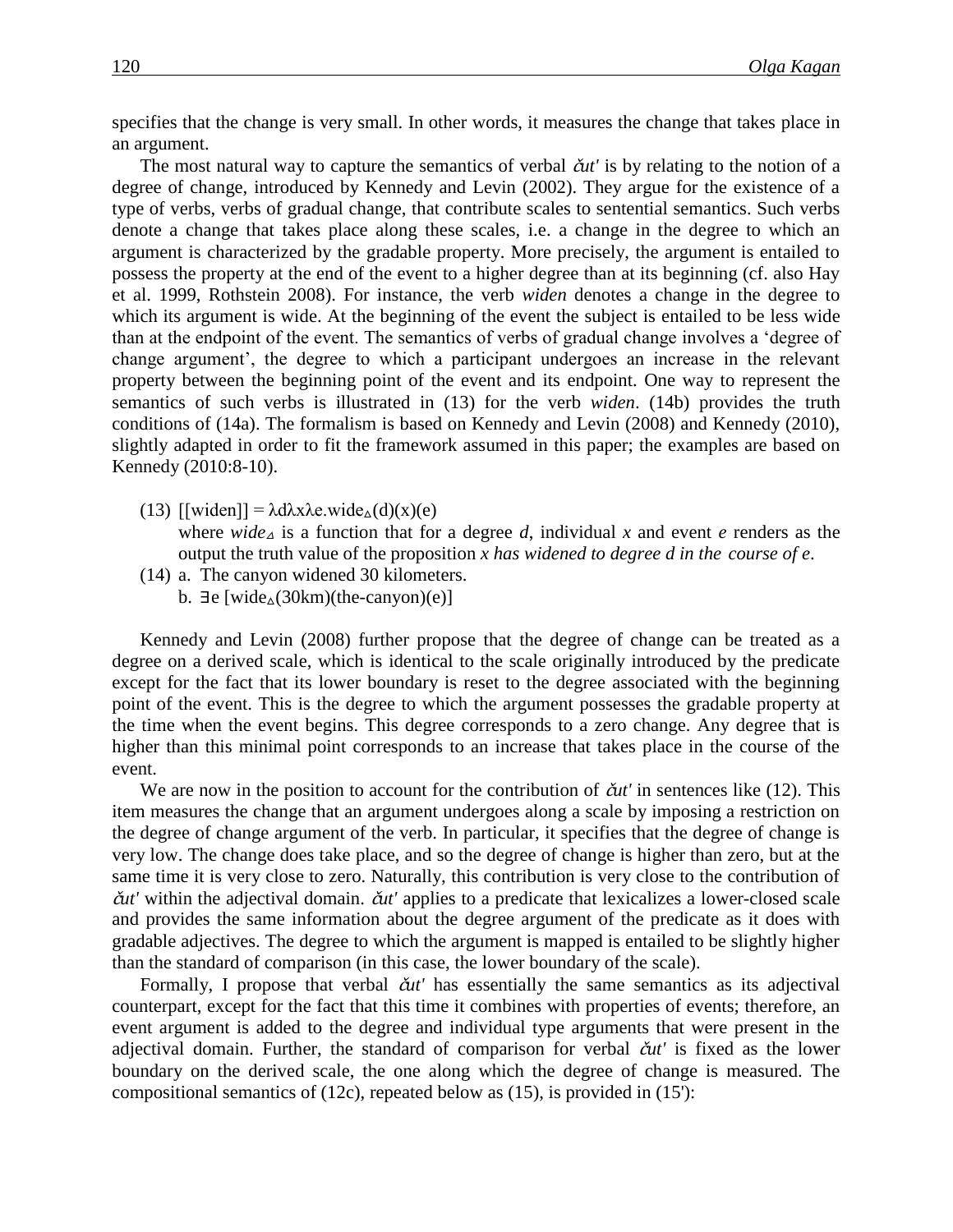| (15) Intensivnost' čut' umen'šilas'                                                                                                                              |
|------------------------------------------------------------------------------------------------------------------------------------------------------------------|
| intensity <i>čut'</i> lowered                                                                                                                                    |
| 'The intensity lowered a little.'                                                                                                                                |
| (15') [[čut']] = $\lambda$ P $\lambda$ x $\lambda$ e. $\exists$ d [P(d)(x)(e) & d > min(S <sub>P</sub> )]                                                        |
| [[umen'šilas']] = $\lambda d' \lambda y \lambda e'.low_{\Delta}(d')(y)(e')$                                                                                      |
| $[[\text{čut}]]([[umen'silas]]) = \lambda x \lambda e \cdot \exists d \; [low_{\Delta}(d)(x)(e) \& d >_{C} min(S_{low\Delta})]$                                  |
| $\lceil$ [čut' izoumen'šilas']]( $\lceil$ [intensivnost']]) = $\lambda$ e. $\exists$ d $\lceil \text{low}_{\Delta}(d)(\text{the-intensity})(e) \& d \rangle_{C}$ |
| $min(S_{low\Delta})$                                                                                                                                             |
| The event variable gets bound by existential closure:                                                                                                            |
| [[Intensivnost' čut' umen'šilas']] = $\exists$ e $\exists$ d [low <sub><math>\triangle</math></sub> (d)(the-intensity)(e) & d > c                                |
| $min(S_{low\Delta})$                                                                                                                                             |

Note also that in both the adjectival and the verbal domain, č*ut'* p entails p. For instance, (15) entails (16); the truth conditions of the two sentences are provided in (15') and (16'), respectively. Roughly, if the intensity becomes slightly lower, then it holds that the intensity becomes lower.

(16) Intensivnost' umen'šilas' intensity lowered  $(16')$  ∃e∃d [low<sub>∆</sub>(d)(the-intensity)(e)]

We can thus see that the properties of  $\check{c}u'$  contribute evidence in favor of extending scalar semantics to the verbal domain.

## **4**xx**Temporal** *čut'*

### **4.1 Data and Intuitions**

Let us now turn to the temporal-aspectual use of  $\tilde{\alpha}u'$ . It should be emphasized that this use is not productive in modern spoken Russian; it is found primarily in literary texts and poetry. In spoken language, temporal č*ut'* is likely to be substituted by the word *tol'ko*, literally 'only'. Still, this use is present in the language and native speakers understand this type of č*ut'* and have intuitions regarding its appropriateness. It is therefore worth asking whether and how temporal č*ut'* is related to the phonologically identical item that is found in the adjectival and the verbal domains.

Temporal č*ut'* is illustrated in the examples from National Corpus of Russian in (17):

- (17) a. čut' otkrylis' granicy, byvšie sovetskie ljudi zabyli pro bratskie Zolotye Peski... čut' opened borders former Soviet people forgot about fraternal Golden Sands 'As soon as the borders were opened, former Soviet people forgot about the fraternal Golden Sands.'
	- b. čut' on ušel pis'mo ot Iriny Nikolaevny... čut' he left letter from Irina Nikolaevna 'As soon as he left, a letter from Irina Nikolaevna [arrived].'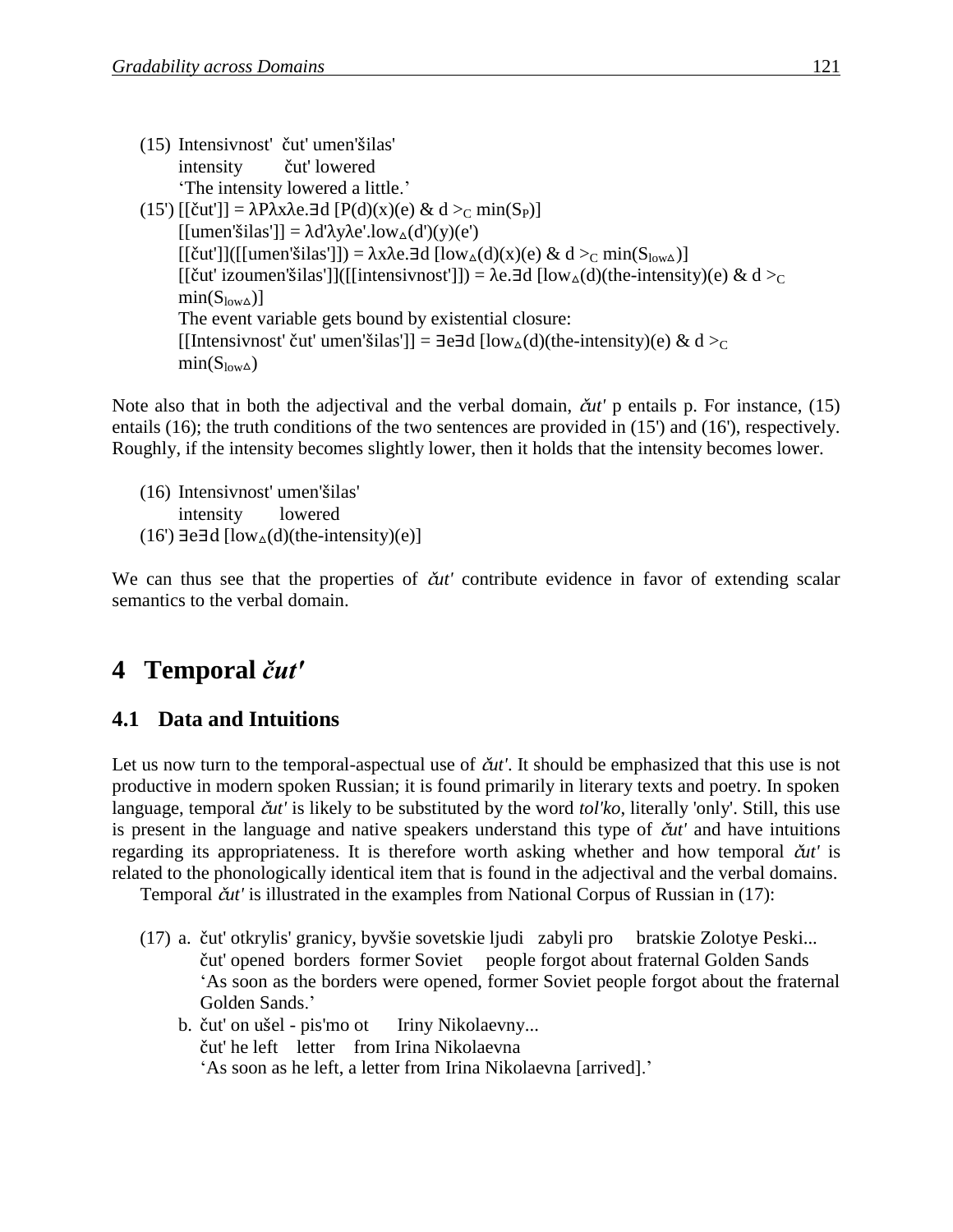c. No čut' Ljusja popytalas' vernut'sja k rabote, muž kategoričeski vosprotivilsja. but čut' Ljusja tried return to work husband emphatically objected 'But as soon as Ljusja tried to get back to work, her husband expressed his strong dissent.'

Under the temporal use, č*ut'* appears to the left of the subject. The interpretation of č*ut' p* intuitively seems to be close to that of 'as soon as p'.

For the sake of illustration, let us concentrate on the example in (18), a slightly modified version of (17b).

(18) čut' Alex ušel, (kak) prišlo pis'mo ot Iriny Nikolaevny čut' Alex left as arrived letter from Irina Nikolaevna 'As soon as Alex left, a letter from Irina Nikolaevna arrived.'

The role of *čut'* is to contribute a relation of temporal ordering between the two events: the arrival of the letter and Alex leaving. The former is entailed to take place immediately or almost immediately after the latter. The contribution of č*ut'* can be divided into two parts: (i) Alex' departure temporally precedes the arrival of the letter, and (ii) the temporal traces of the two events are very close. None of these meaning components is entailed by the corresponding sentence without č*ut'*.

Crucially, it is easy to see that these components are very close to the meaning contributed by the other uses of č*ut'*. A certain degree (this time one on a time scale) is asserted to be higher than and close to another degree (presumably the standard of evaluation). This suggests that we deal with the same item applied to a different syntactic and semantic domain. But in order to compare temporal č*ut'* to the other uses, we need to consider the compositional contribution of the former in some detail.

#### **4.2**xx**Temporal** *čut'* **and Reference Time**

How do we formalize the semantic contribution of temporal č*ut'*? Let us concentrate on the meaning component of temporal precedence. č*ut'* specifies that the event that falls under the denotation of the VP in its clause is followed by another event. (As a rule, temporal č*ut'* appears in a past tense clause, and both events are understood to precede the time of speech). Thus, č*ut'* makes sure that the temporal trace of the event is ordered not only relative to the time of speech but also relative to the time of an additional eventuality.

In this respect, the contribution of č*ut'* is in part similar to the function of past perfect in English. The past perfect form indicates that the event in question does not only precede speech time but also precedes the time of another past eventuality (or at least another temporal interval in the past that is somehow made salient). For instance, in (19), past perfect makes sure that John left *before* Mary's arrival.

(19) Mary arrived when John had left.

Since Reichenbach's (1947) important work, this kind of temporal ordering is captured using the notion of *reference time* (or topic time). This is the temporal interval relative to which the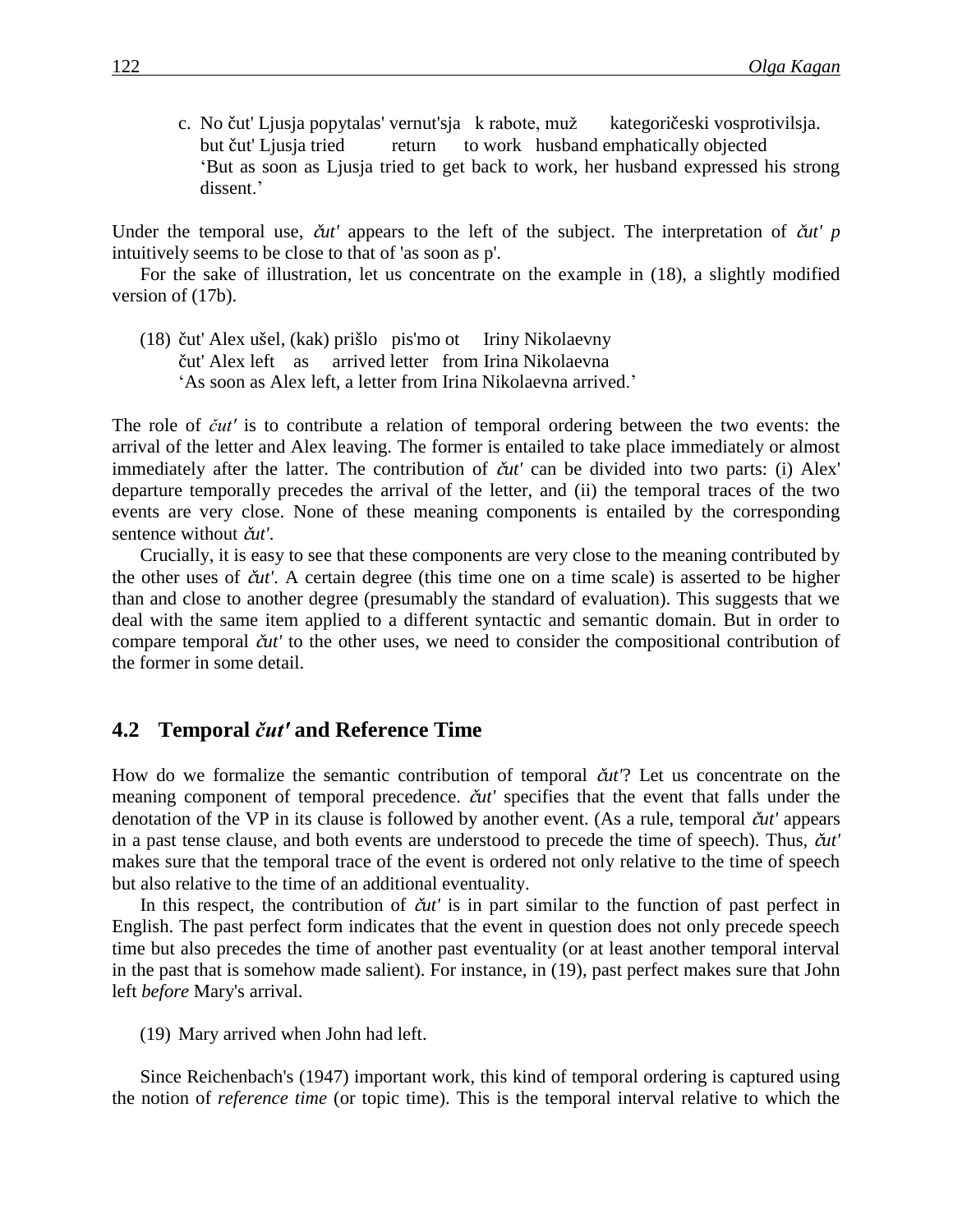event time is viewed or evaluated. Thus, in (19), the time of John's departure is evaluated relative to another salient temporal interval, in particular, the time of Mary's arrival. The relative configuration of event time (E), reference time (R) and speech time (S) depends on the tense and aspect of the clause. Most relevantly for our purposes, past perfect is characterized by the following configuration: E\_R\_S. Event time precedes reference time, and both precede speech time. A detailed review of linguistic analyses of tense and aspect that are based on these notions can be found in Borik (2002).

As noted above, č*ut'* is partly similar to past perfect in that it, too, establishes a relation between event time and another salient temporal interval, relative to which event time is evaluated. I therefore propose that č*ut'* establishes a relation between event time and reference time. (The latter overlaps with the event time of the second clause.) It specifies that reference time follows event time  $(E_R)$ , and also that the two intervals are close on the time scale.

One potential problem with this approach has to do with the claim that in Russian, perfective aspect corresponds to the configuration whereby event time is included in reference time,  $\lceil_{R} E \rceil$ (Borik 2002). In turn, č*ut'* clauses contain precisely perfective verbs. I believe, however, that perfective aspect is compatible with different E-R configurations, which definitely do include the E\_R order. This configuration is characteristic of perfect aspect in English (cf. Reichenbach 1947), and the semantics of certain perfect constructions is indeed obtained in Russian with the use of perfective aspect. For instance, in (20), the verb *u*š*la* 'left' is perfective. Here, the time of Lena's departure is located relative to the time of another past event (Vasja's arrival), and we get the configuration E\_R\_S. I conclude that perfective aspect is compatible with event time preceding reference time.

(20) Vasja prišel, kodga Lena uže ušla Vasja came when Lena already left.<sub>PERF</sub> 'Vasja arrived when Lena had already left.'

#### **4.3**xx**Formalizing the Relation between** *čut'* **and Reference Time**

Let us begin with the intuition behind the formal analysis that is developed in this section. The attachment of č*ut'* to a clause signals that the time of the event reported in the clause (e.g. Alex leaving) is evaluated relative to the time of another event, which takes place immediately after the first one. Assuming that the latter temporal interval constitutes the reference time, č*ut'* specifies that this reference time is located - on a time scale - higher than, but at the same time close to, the time of the reported event. The standard of comparison in this case is constituted by event time (the time of Alex leaving). This is a salient degree on a time scale, which is independently contributed by the sentence, since events always take place in time and, thus, come together with their temporal traces. Reference time, which constitutes a degree on the time scale as well, is entailed to be located above this standard but close to it.

I now turn to the formal, compositional semantics of č*ut'*-clauses. I will largely follow the approach to the temporal-aspectual structure at the syntax-semantics interface developed by Ramchand (2004), although I will not follow her analysis of perfectivity. Ramchand takes the Asp(ect) Phrase area as the location where reference time is introduced to the semantics of a clause and a relation is imposed between reference time and event time. In turn, the TP domain is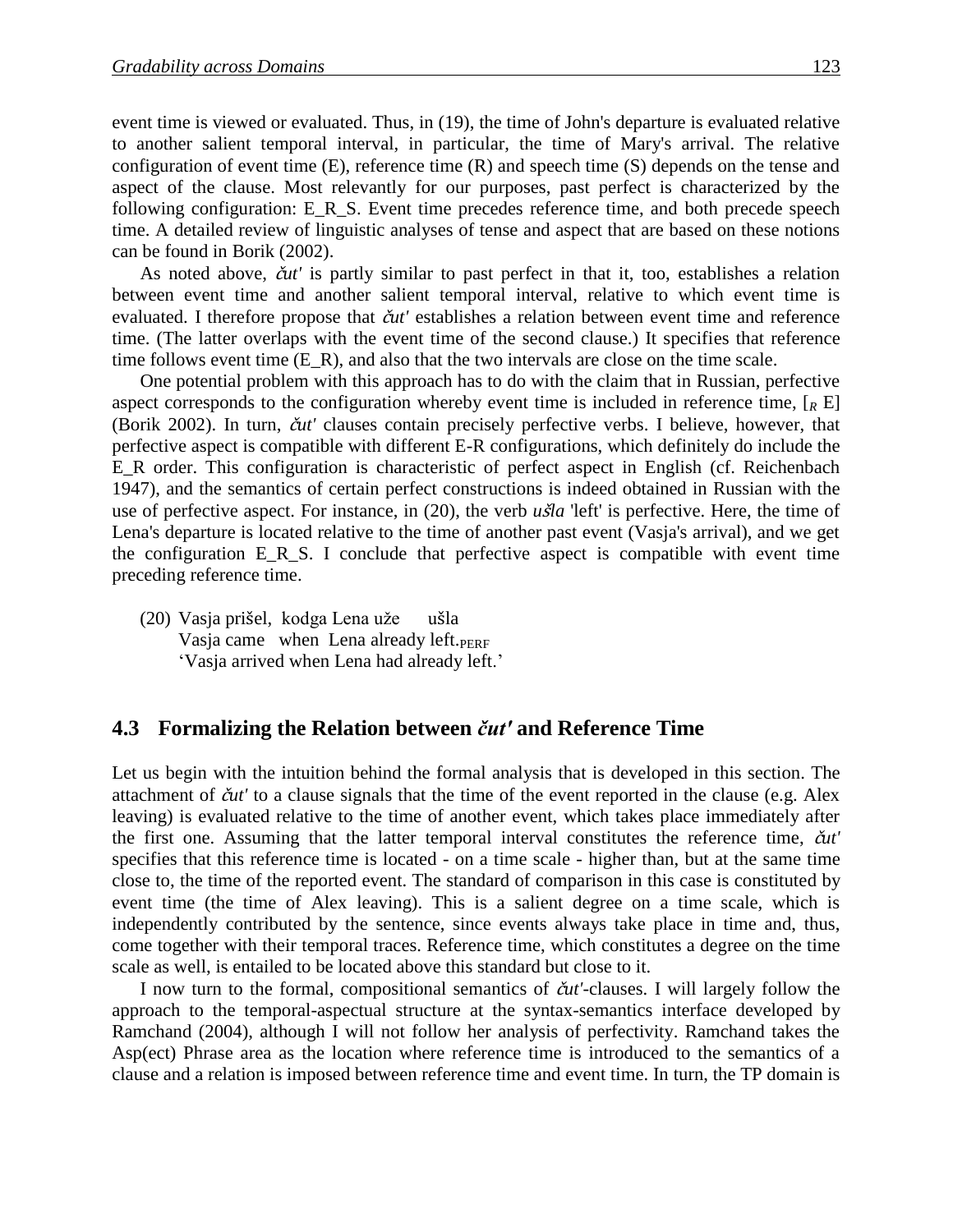responsible for determining the relation between reference time and the time of speech. It is AspP that is of interest for our current purposes.

(21) [[Asp]] = λPλt.∃e[P(e) & t ∈ τ(e)]

The Aspect head introduces a temporal argument (which corresponds to reference time) to the semantics of the clause and further specifies that reference time is included in event time.

As discussed above, I assume that alternative relations between R and E are possible. Specifically in č*ut'*-clauses, E precedes R. This leaves open two options. We can assume that perfective Asp leaves the relation between E and R undetermined (since perfectivity is compatible with more than one such relation). Alternatively, assuming that the relation between R and E is systematically determined at the level of Asp, this could be the place where the configuration E\_R is established. Perfectivity per se does not require this particular configuration but is compatible with Asp that specifies this relation. For the purposes of presentation I will choose the second alternative; however, nothing crucial hinges on this choice, as will become clear below.

Yet another point where the semantics I assume for Asp differs from (21) is has to do with quantification over events. I assume that Asp head does not contribute an existential operator that binds the event argument; rather, the latter gets bound by an independent mechanism like existential closure.

Let us now consider the compositional semantics of the clause č*ut' Alex u*š*el*:

(22)  $[ [vP] ] = \lambda e$ .  $[left(\text{alex})(e) ]$  $[[Asp]] = \lambda P \lambda t \lambda e$ .  $[P(e) & t > \tau(e)]$  $[[AspP]] = [[Asp]]([[vP]]) = \lambda t \lambda e. [left(ales)(e) & t > \tau(e)]$ 

I propose the following semantics for temporal č*ut'*:

(23)  $[[\text{čut}]] = \lambda P \lambda e$ . ∃d  $[P(d)(e) \& d >_C d_S]$ 

The item keeps functioning as a degree expression: it applies to a property that has a degree argument and imposes the ' $\geq$ c' relation between this degree and a standard of comparison. The latter is provided either by the linguistic environment or by the discourse.

It may seem that č*ut'* cannot successfully apply to AspP due to type mismatch: the AspP does not involve a degree argument. However, we should remember that temporal intervals constitute degrees on time scales; thus, the denotation of AspP does contain a certain type of degree argument. For the sake of uniformity, and since temporal č*ut'* applies specifically to scales with the temporal dimension, we can substitute the degree variable  $d$  in the semantics of  $\tilde{\alpha}u'$  by the variable over temporal intervals *t*. But in order to keep the semantics of temporal č*ut'* as close as possible to the semantics of its other uses, I will instead substitute *t* by *d* in the denotation of AspP (with the implicit assumption that the degrees involved in its semantics are specifically on a time scale). We get the following:

(24)  $[[AspP]] = \lambda d\lambda e$ .  $[left(ales)(e) & d > τ(e)]$ 

Temporal *čut'* (unlike the other uses of this item) applies to AspP. The result is the following: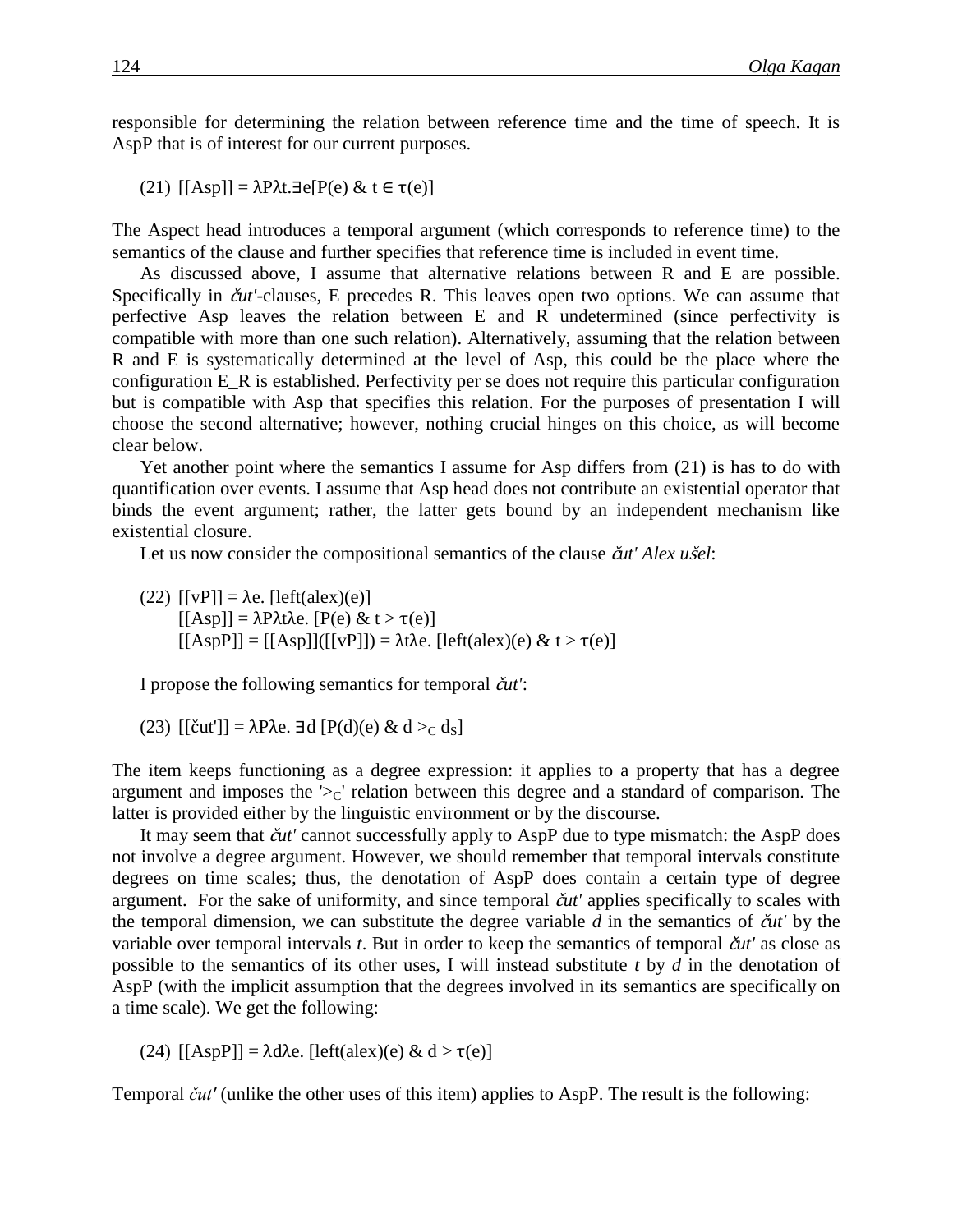(25)  $[(\text{But}']]([[\text{AspP}]]) = \lambda e \cdot \exists d \,[\text{left}(\text{Alex})(e) \& d > \tau(e) \& d >_C d_S]$ 

The standard of comparison is a degree on a time scale, and such a standard is linguistically contributed by AspP. This is the temporal interval of the event, represented above as  $\tau(e)$ . We get:

(26) [[čut' AspP]] = λe.∃d [left(Alex)(e) & d > τ(e) & d ><sup>C</sup> τ(e)]

Since  $d >_C \tau(e)$  entails that  $d > \tau(e)$ , the representation of the denotation of  $\tilde{c}ut'$  *AspP* is reducible to:

(27)  $\text{[[\text{cut'} AspP]]} = \lambda e \exists d \text{[[\text{eff}(Alex)(e) & d >_{\text{C}} \tau(e)]}$ 

The resulting meaning after č*ut'* applies to AspP is that the reference time appears slightly higher on the time scale (i.e. comes slightly later) than the time of the event of Alex leaving.

## **5**xx**Conclusion and Future Research**

To sum up, in this paper, I have proposed that č*ut'* is a degree modifier that can apply at different levels, including AP, VP and AspP. č*ut' p* sentences with adjectival, verbal and temporal č*ut'* entail that p is true and that the degree to which the argument is mapped is higher than and very close to the independently contributed standard. The relevant scale is the one induced by the constituent to which č*ut'* applies.

The next step is to investigate the fourth, negative, use of  $\check{c}ut'$ , illustrated in (28) below:

(28) a. Tom čut' ne upal Tom čut' neg fell 'Tom almost fell (down).' b. Mark čut' ne zakričal Mark čut' neg shouted 'Mark almost shouted / cried.'

As can be seen from these examples, č*ut'* under its negative use is very close to *almost*. But in order for the meaning of almost P to be achieved, č*ut'* has to combine with the negation of P; in other words, the meaning of *almost P* is close to that of *čut' not P<sup>2</sup>* .

Negative č*ut'* is compatible with expressions that do not lexicalize scales, which raises a question as to whether this use should be unified with the other three. However, there are meaning components that clearly unify all the four uses, including the negative one. Specifically:

- (i) Negative č*ut'* contributes the proximity meaning component.
- (ii) Under the negative use, *čut'* p entails p.

 $\overline{a}$ 

<sup>&</sup>lt;sup>2</sup> A comparison between negative  $\check{c}ut'$  and  $po\check{c}ti$ , another Russian item whose meaning is close to that of *almost*, can be found in Kagan and Wolf (2013).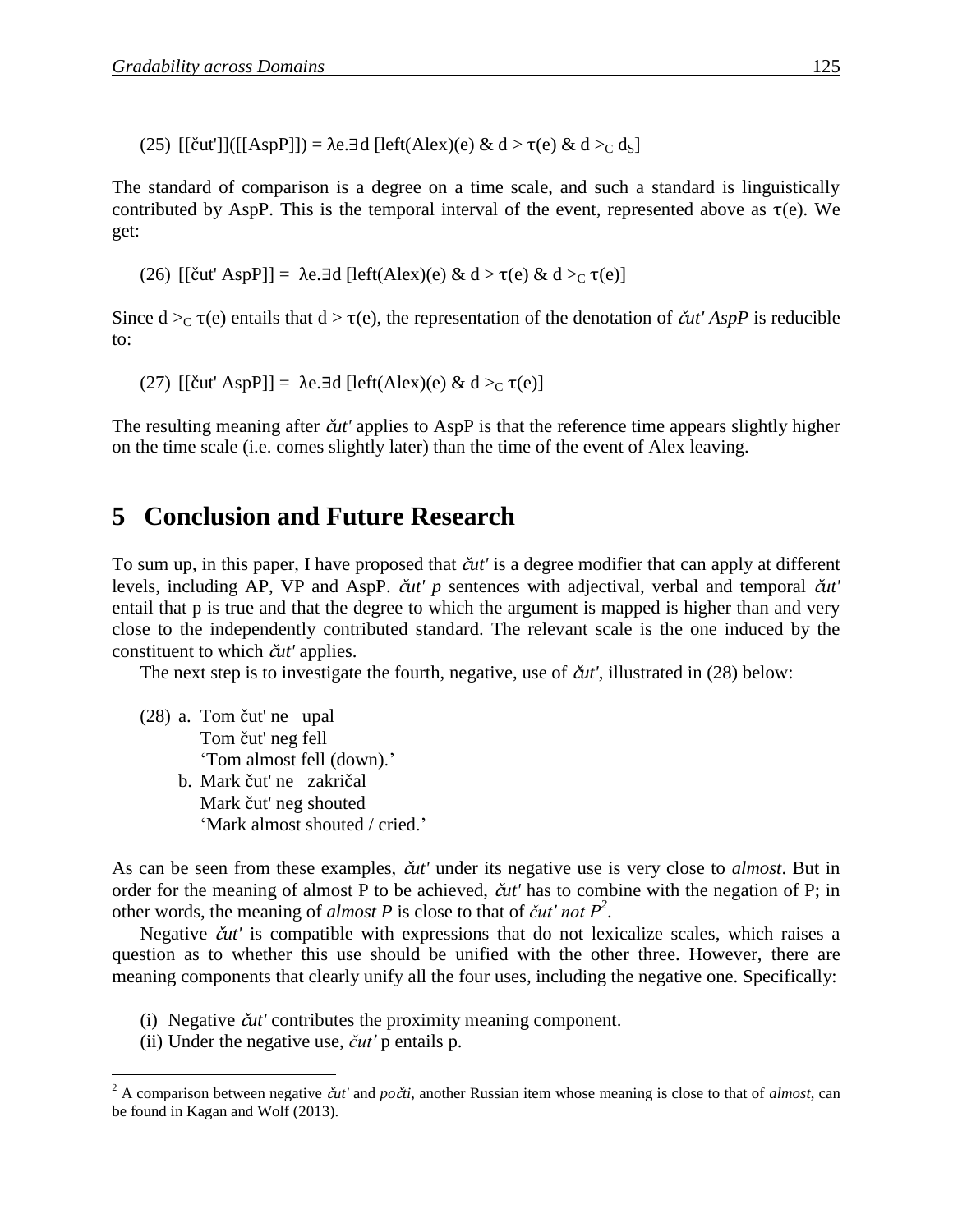It is thus plausible that the semantics of negative č*ut'* is very close to that of the other uses. The difference has to do with the environment in which the item appears (this time, it combines with NegP) and the kind of scale to which it applies. Following Greenberg and Ronen's (2013) analysis of VP-level *almost*, I hypothesize that negative č*ut'* applies to a world proximity scale, which measures distances between worlds. The scale is contextually contributed. Roughly, (28a) entails that Tom did not fall but the actual world is very close (along the world proximity scale) to a world in which the falling event did take place. I leave a detailed development of an analysis along this line to future research.

### **References**

- Amaral, Patrícia, and Fabio Del Prete. 2010. Approximating the limit: the interaction between *quasi* 'almost' and some temporal connectives in Italian. *Linguistics and Philosophy*, 33:51– 115**.**
- Borik, Olga. 2002. *Aspect and Reference Time*. PhD dissertation, University of Utrecht.
- Greenberg, Yael, and Moria Ronen. 2013. Three approximators which are *almost / more or less / be-gadol* the same. In *Proceedings of IATL 28*.
- Hay, Jen, Christopher Kennedy, and Beth Levin. 1999. Scale structure underlies telicity in 'degree achievements'. In *Semantics and Linguistic Theory 9*, ed. Tanya Matthews and Devon Strolovitch, 127–144. Ithaca, NY: CLC Publications.
- Heim, Irene. 2000. Degree Operators and Scope. In *Proceedings of SALT 10*, 40-64. Ithaca: CLC Publications.
- Kagan, Olga, and Sascha Alexeyenko. 2011a. Degree modification in Russian morphology: The case of the suffix *-ovat*. In *Proceedings of IATL 26*.
- Kagan, Olga, and Sascha Alexeyenko. 2011b. The adjectival suffix –*ovat* as a degree modifier in Russian. In *Proceedings of Sinn und Bedeutung 15* ed, I. Reich et al., 321–335. Saarbrücken: Universaar.
- Kagan, Olga, and Lavi Wolf. 2013. On the Semantics of *Almost* in English and Russian: Scalarity and Modality. Talk given at the LLCC seminar, Hebrew University of Jerusalem.
- Kennedy, Christopher. 1999. *Projecting the adjective: The syntax and semantics of gradability and comparison*. New York: Garland Press.
- Kennedy, Christopher. 2007. Vagueness and grammar: the semantics of relative and absolute gradable predicates. *Linguistics and Philosophy* 30:1–45.
- Kennedy, Christopher, and Beth. Levin. 2002. *Telicity Corresponds to Degree of Change*. Unpublished manuscript, Northwestern University and Stanford University.
- Kennedy, Christopher, and Beth Levin. 2008. Measure of change: The adjectival core of degree achievements. In *Adjectives and Adverbs: Syntax, Semantics and Discourse*, ed. L. McNally and C. Kennedy. Oxford: Oxford University Press.
- Kennedy, Christopher, and Louise McNally. 2005a. Scale structure, degree modification, and the semantics of gradable predicates. *Language* 81:345–381.
- McNally, Louise. 2011. The relative role of property type and scale structure in explaining the behavior of gradable adjectives. In *Vagueness in Communication, Lecture Notes in Artificial Intelligence*, ed. R. Nouwen, R. van Rooij, U. Sauerland and H.C. Schmitz, 151–168. Heidelberg: Folli, Springer.